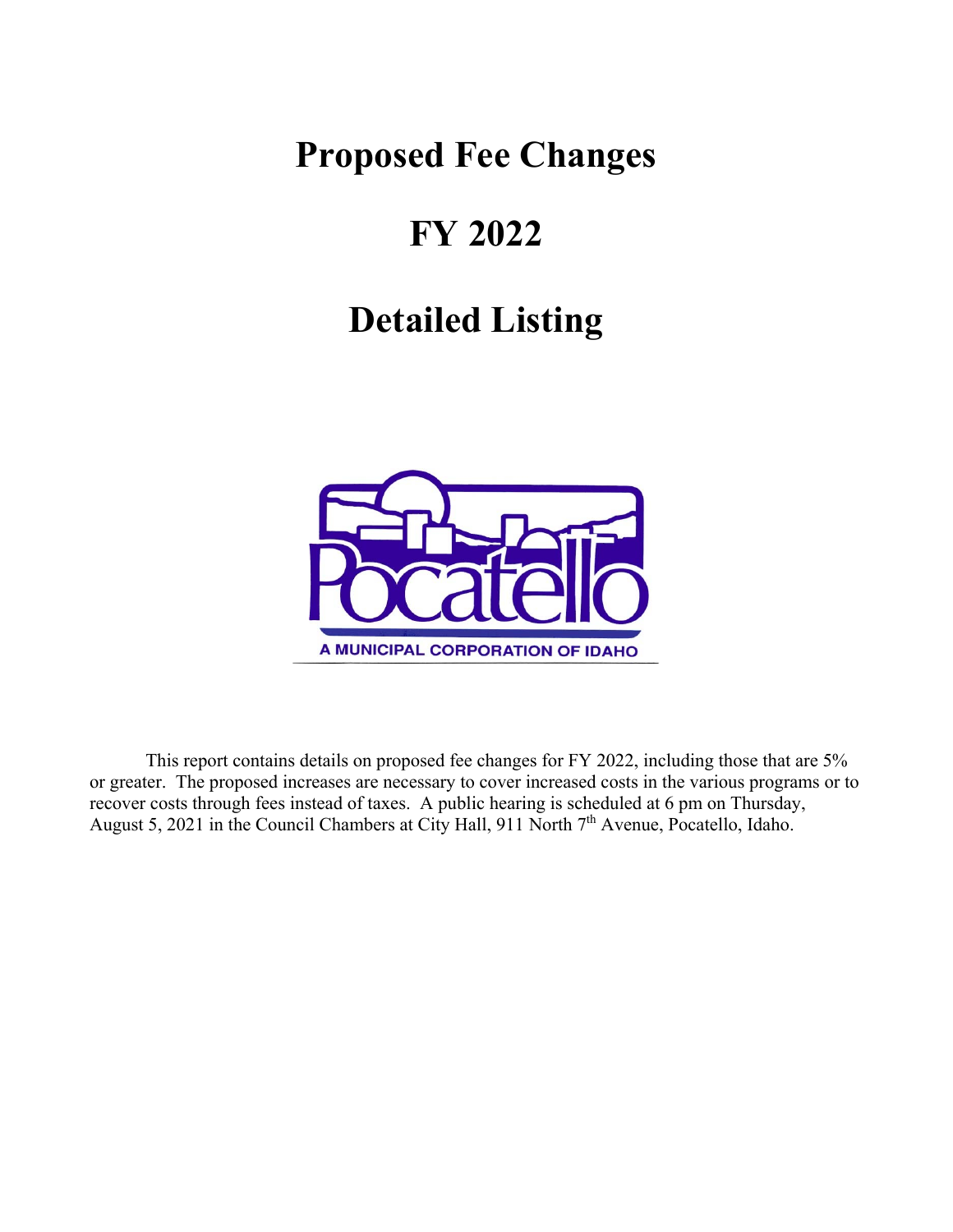### NOTICE OF ALL FEE CHANGES

The City of Pocatello, Idaho proposes to increase selected annual fee revenue collections beginning October 1, 2022, in the departments listed below by amounts that may exceed one hundred and five percent (105%) of the respective fee revenue collections from the previous year (5% increase). The proposed fee increases are due to additional costs of programs or an attempt by departments to recover costs through fee charges versus tax increases.

**About fees**: Fee revenue either supplements tax revenues or provides the entire financial support for some services. User fees allow the program costs to be recovered by those receiving the service. For example, we all pay taxes to support the Fire department and we all benefit from trained firefighters in case of emergency. But if a specific individual requests a special service, such as an inspection, then a fee is charged to the user. That way the user pays the extra cost of the specific service requested.

Fees should be periodically adjusted to keep up with inflation or else more of the burden falls unfairly on the general taxpayer. In the case of utilities (Sanitation, Water & Sewer), these business-type activities are 100% fee supported. No tax dollars are involved. Utility fees are reviewed by an outside consultant and designed to recover costs of providing the service.

This public hearing and Council process is for all fee changes in the City for FY 2022.

A City wide 3% convenience fee will be charged on all card transactions

| Airport:                                                                                             |                                                                            |                                                      |                                            |
|------------------------------------------------------------------------------------------------------|----------------------------------------------------------------------------|------------------------------------------------------|--------------------------------------------|
| Fuel Flow Fee:                                                                                       |                                                                            | Current<br>\$.06/gallon<br>or as per lease agreement | Proposed<br>\$.07/gallon                   |
| <b>Animal Services:</b>                                                                              |                                                                            |                                                      |                                            |
| Release Fees:<br>Per Animal<br>Flat Rate for Litters of 3 or more<br>Animals accepted for Quarantine |                                                                            | Current<br>\$20.00<br>\$40.00<br>\$135.00            | Proposed<br>\$25.00<br>\$50.00<br>\$155.00 |
| Owner Requested Pick Up Fees:<br>Per Pick Up                                                         |                                                                            | \$20.00                                              | \$25.00                                    |
| Cats License/Permit Fees:                                                                            | Licensing Campaign Fees                                                    |                                                      | <b>Regular Fees</b>                        |
| Cats with a microchip (Required)<br>Cats first time, without a microchip<br>(included microchip)     | Proposed<br>Current<br>\$1.00<br>\$5.00<br>\$0.00<br>\$15.00               | Current<br>\$5.00<br>\$15.00                         | Proposed<br>\$1.00<br>\$0.00               |
| Dangerous Animal Registry:                                                                           | Proposed<br>Current<br>$1st$ year \$100.00<br>\$0.00<br>Renewal \$50.00/yr | Current<br>$1st$ year \$100.00<br>Renewal \$50.00/yr | Proposed<br>\$0.00                         |
| Animal at Large Violations:<br>Second Violation within 1 Year                                        |                                                                            | Current<br>\$50.00                                   | Proposed<br>\$60.00                        |
| <b>Volunteer Training</b>                                                                            |                                                                            | \$15.00                                              | \$0.00                                     |
| Volunteer T-Shirt                                                                                    |                                                                            | \$0.00                                               | \$15.00 (plus tax)                         |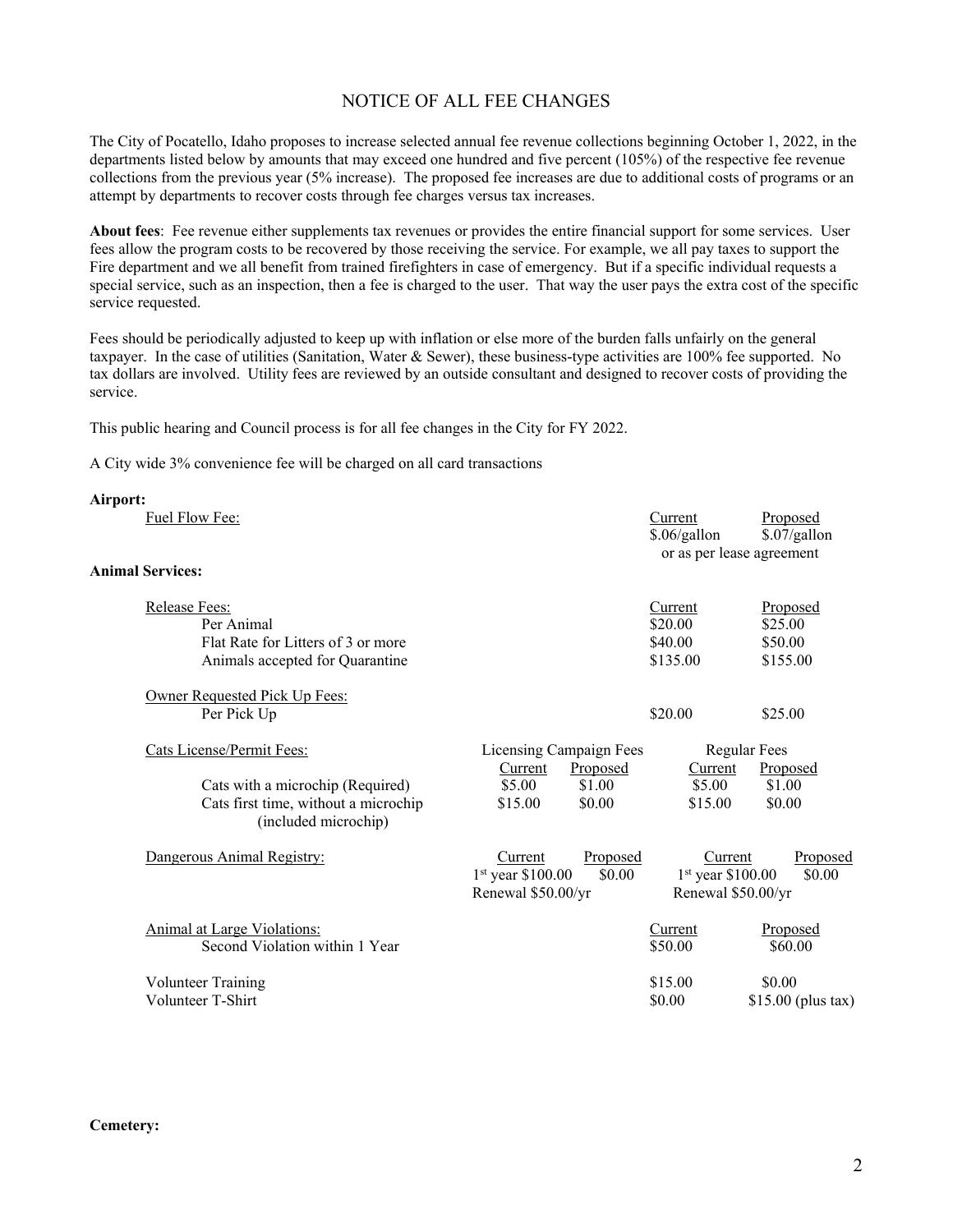| Spaces:<br>Regular Space/Standard    | Current<br>\$1,200.00 | Proposed<br>\$1,250.00        |
|--------------------------------------|-----------------------|-------------------------------|
| Infant or Ash Section Space/Standard | \$550.00              | \$600.00                      |
| Endowment Care Fund/Standard         | \$200.00              | \$220.00                      |
| Brady Chapel:                        | Current<br>\$0.00     | Proposed<br>(see chart below) |

|                  | (A)                      | (B)                      | (C)                       | (D)                       |
|------------------|--------------------------|--------------------------|---------------------------|---------------------------|
|                  | Pocatello                | Non-Resident,            | Pocatello                 | Non-Resident,             |
|                  | Resident,                | Non-Resident Business,   | Resident,                 | Non-Resident              |
| <b>USER</b>      | Pocatello Business, and  | and                      | Pocatello Business,       | Business,                 |
| <b>GROUPS:</b>   | Pocatello Organization   | Non-Resident             | and                       | and                       |
|                  |                          | Organization             | Pocatello Organization    | Non-Resident              |
|                  | *Recreational and        |                          |                           | Organization              |
|                  | Fundraising              | <i>*Recreational and</i> |                           |                           |
|                  | (non-profit) Use         | Fundraising              | <i><b>*For Profit</b></i> | <i><b>*For Profit</b></i> |
|                  |                          | (non-profit) Use         | Use                       | Use                       |
|                  |                          |                          |                           |                           |
|                  |                          |                          |                           |                           |
| <b>USE FEES:</b> | Initial hour \$250.00    | Initial hour \$300.00    | Initial hour \$350.00     | Initial hour \$375.00     |
|                  | Additional hours \$85.00 | Additional hours \$95.00 | Additional hours          | Additional hours          |
|                  |                          |                          | \$100.00                  | \$125.00                  |
|                  | *Chapel or Outdoor       | *Chapel or Outdoor       |                           |                           |
|                  | Venue (for up to 150)    | Venue (for up to 150     | *Chapel or Outdoor        | *Chapel or Outdoor        |
|                  | guests)                  | guests)                  | Venue (for up to 150)     | Venue (for up to 150      |
|                  |                          |                          | guests)                   | guests)                   |

|                              | Disinterment services to be performed on Mondays<br>or on the first work day after a holiday shall be increased<br>by a surcharge if the request for such work is received<br>after 12:00 noon the previous Friday, or after 12:00<br>noon on the last weekday preceding the holiday.    | Current<br>\$158.00                   | Proposed<br>\$0.00                                                 |
|------------------------------|------------------------------------------------------------------------------------------------------------------------------------------------------------------------------------------------------------------------------------------------------------------------------------------|---------------------------------------|--------------------------------------------------------------------|
|                              | Opening/closing services to be performed on Mondays<br>or on the first work day after a holiday shall be increased<br>by a surcharge if the request for such work is received<br>after 12:00 noon the previous Friday, or after 12:00<br>noon on the last weekday preceding the holiday. | \$158.00                              | \$180.00                                                           |
| additional fee.              | Full size burials scheduled on Saturday will require an                                                                                                                                                                                                                                  | \$275.00                              | \$310.00                                                           |
|                              | Additional fees will be charged for work which must be<br>performed after regular cemetery staff hours in order to<br>meet deadlines for a funeral service.                                                                                                                              | \$105.00/hr                           | \$120.00/hr<br>at the onset of each hour<br>in one hour increments |
|                              | <b>Fees for Commercial Activities in Parks and Public Places:</b>                                                                                                                                                                                                                        |                                       |                                                                    |
|                              |                                                                                                                                                                                                                                                                                          | Events w/Over<br>200 People Attending |                                                                    |
| <b>Special Event Permits</b> |                                                                                                                                                                                                                                                                                          | Current                               | Proposed                                                           |
| (Non-Profit)                 | Primary Event Sponsor                                                                                                                                                                                                                                                                    | \$0.00                                | \$75.00                                                            |

Primary Event Sponsor **but Sponsor**  $\text{S0.00}$  \$150.00

(For Profit)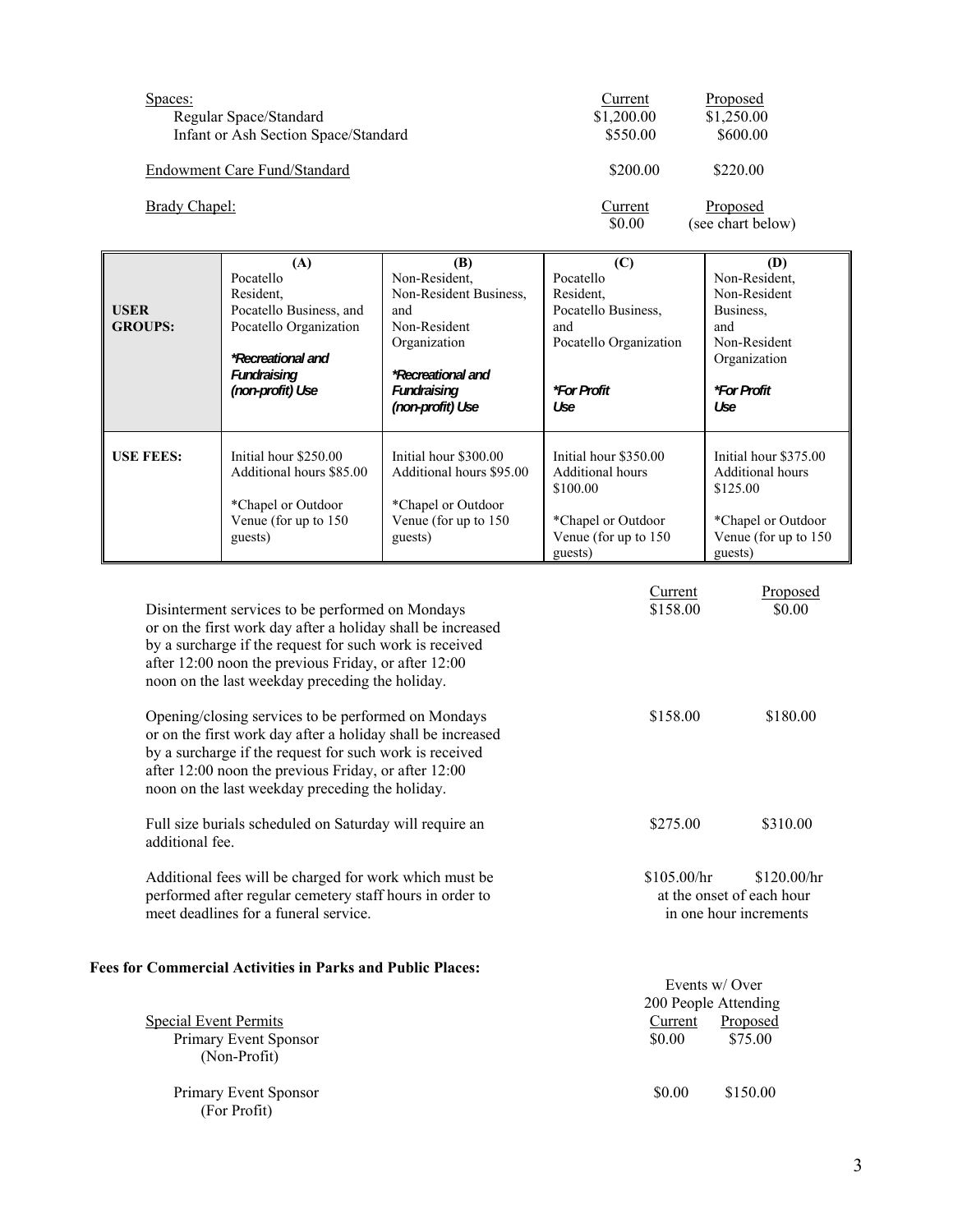#### C**onstruction Trade Fees:**

| <b>Building Permits</b><br>Residential Plan Review Fee:                    | Current<br>\$0.00              | Proposed<br>35% of<br><b>Building Permit Fee</b> |
|----------------------------------------------------------------------------|--------------------------------|--------------------------------------------------|
| <b>Grading Plan Reviews:</b>                                               |                                |                                                  |
| (These fees are in addition to the processing fee noted in 1.M. Exhibit H) | Current                        | Proposed                                         |
| 50 cubic yards or less                                                     | \$<br>$\overline{\phantom{a}}$ | \$<br>$\sim$                                     |
| 51 to 100 cubic yards                                                      | \$26.00                        | \$26.50                                          |
| 101 to 1,000 cubic yards                                                   | \$40.50                        | \$41.00                                          |
| 1,001 to 10,000 cubic yards                                                | \$54.00                        | \$55.50                                          |
| 10,001 to 100,000 cubic yards<br>$1st 10,000$ or fraction thereof          | \$54.00                        | \$55.50                                          |
| Each additional 10,000 or fraction thereof                                 | \$27.50                        | \$28.00                                          |
| 100,001 to 200,000 cubic yards<br>$1st 100,000$ or fraction thereof        | \$292.00                       | \$295.50                                         |
| Each additional 10,000 or fraction thereof                                 | \$15.00                        | \$15.50                                          |
| 200,001 cubic yards or more<br>$1st 200,000$ or fraction thereof           | \$435.50                       | \$441.00                                         |
| Each additional 10,000 or fraction thereof                                 | \$9.00                         | \$9.50                                           |
| <b>Grading Permit:</b>                                                     |                                |                                                  |
|                                                                            | Current                        | Proposed                                         |
| 50 cubic yards or less                                                     | \$26.00                        | \$26.50                                          |
| 51 to 100 cubic yards                                                      | \$40.50                        | \$41.00                                          |
| 101 to $1,000$ cubic yards<br>$1st 100$ or fraction thereof                | \$40.50                        | \$41.00                                          |
| Each additional 100 or fraction thereof                                    | \$19.50                        | \$20.00                                          |
| 1,001 to 10,000 cubic yards<br>$1st 1,000$ or fraction thereof             | \$211.00                       | \$213.50                                         |
| Each additional 1,000 or fraction thereof                                  | \$16.50                        | \$17.00                                          |
| 10,001 to 100,000 cubic yards<br>$1st 10,000$ or fraction thereof          | \$352.00                       | \$356.50                                         |
| Each additional 10,000 or fraction thereof                                 | \$72.00                        | \$73.00                                          |
|                                                                            | \$995.50                       | \$1,007.00                                       |
| 100,001 cubic yards or more<br>$1st 100,000$ or fraction thereof           | \$39.50                        | \$40.00                                          |

| Quality assurance:          |                   |                    |
|-----------------------------|-------------------|--------------------|
| Primary Inspection          | Current           | Proposed           |
| $4-10$ lots:                | \$165.00/lot      | \$185.00/lot       |
| $11-20$ lots:               | \$155.00/lot      | \$175.00/lot       |
| $21 + \text{lots}:$         | \$145.00/lot      | \$165.00/lot       |
|                             |                   |                    |
| Right-of-way use agreements | \$75.00/agreement | \$100.00/agreement |

#### **Fire Department Fees:**

| Miscellaneous fees: | ∠urrent | Proposed        |
|---------------------|---------|-----------------|
| Fire Watch          | \$0.00  | $$100.00/h$ our |

**Geographical Information Services Fees:**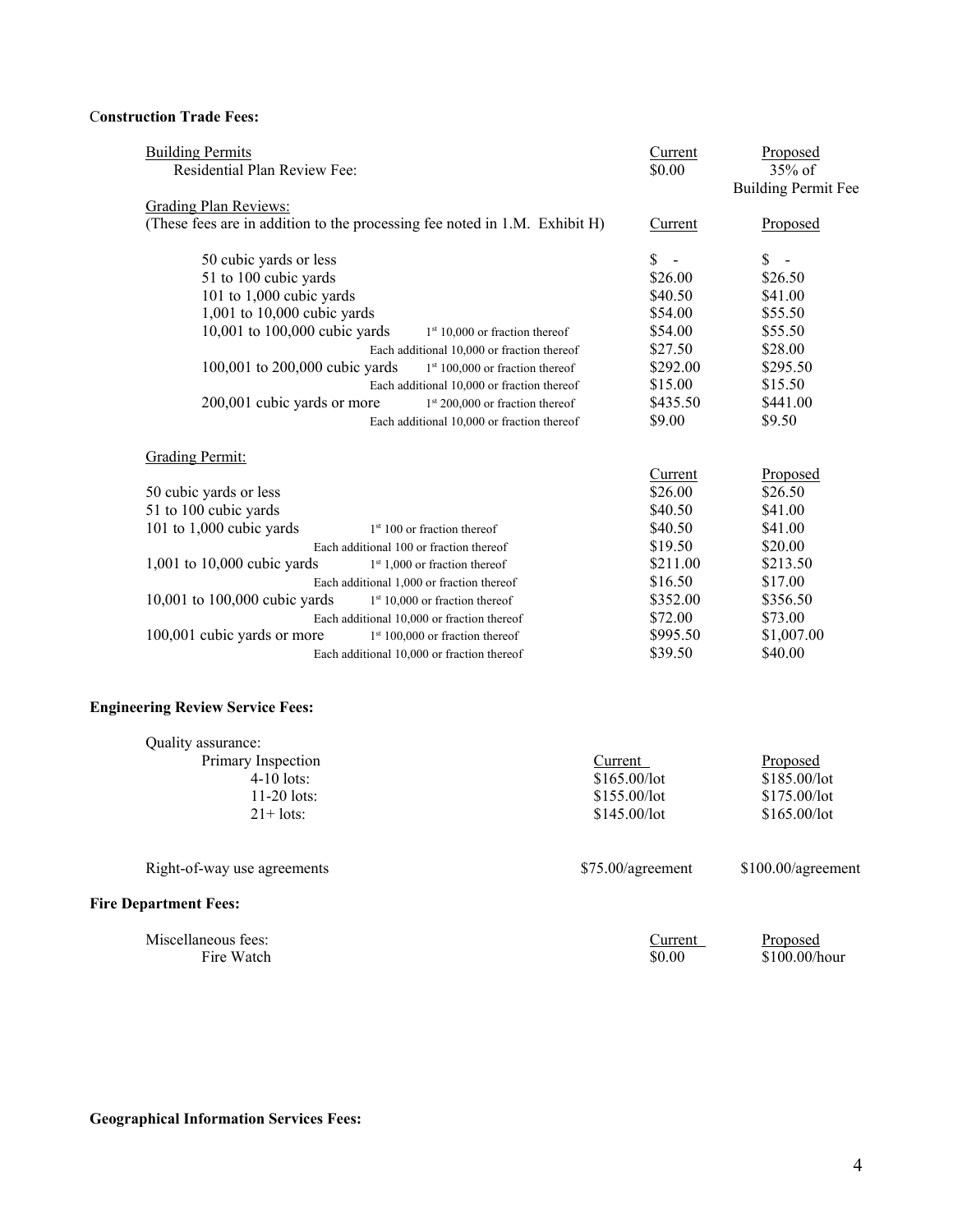| Use of Plotter                                               | Current<br>\$3.25/linear<br>foot for paper | Proposed<br>\$0.00 |
|--------------------------------------------------------------|--------------------------------------------|--------------------|
|                                                              | \$5.50/lineal<br>foot for mylar            | \$0.00             |
| B&W Letter -8.5 x 11 per page                                | \$0.00                                     | \$0.10             |
| B&W Ledger -11 x 17 per page                                 | \$0.00                                     | \$0.10             |
| Color Letter -8.5 x 11 per page                              | \$0.00                                     | \$0.50             |
| Color Ledger -11 x 17 per page                               | \$0.00                                     | \$1.00             |
| B&W ANSI C -17 x 22 per print                                | \$0.00                                     | \$10.00            |
| B&W ANSI D -22 x 34 per print                                | \$0.00                                     | \$10.00            |
| B&W ANSI E -34 x 44 per print                                | \$0.00                                     | \$10.00            |
| COLOR ANSI C -17 x 22 per print                              | \$0.00                                     | \$25.00            |
| COLOR ANSI D -22 x 34 per print                              | \$0.00                                     | \$25.00            |
| COLOR ANSI E -34 x 44 per print                              | \$0.00                                     | \$25.00            |
| *The per page/print mirrors Exhibit $R$ – Public Record Fees |                                            |                    |

## **Parks & Recreation Program, Rental and Admission Fees for Parks & Recreation Activities:**

| <b>Team Sports Programs</b>                  | Current  | Proposed |
|----------------------------------------------|----------|----------|
| **Bannock Baseball Spring - 6U               |          |          |
| Resident                                     | \$55.00  | \$55.00  |
| Non-Resident                                 | \$60.00  | \$60.00  |
| **Bannock Baseball Spring - 8U               |          |          |
| Resident                                     | \$65.00  | \$65.00  |
| Non-Resident                                 | \$70.00  | \$70.00  |
| **Bannock Baseball Spring - 10U              |          |          |
| Resident                                     | \$90.00  | \$90.00  |
| Non-Resident                                 | \$95.00  | \$95.00  |
| **Bannock Baseball Spring - 12U              |          |          |
| Resident                                     | \$95.00  | \$95.00  |
| Non-Resident                                 | \$100.00 | \$100.00 |
| **Bannock Baseball Spring - 15U              |          |          |
| Resident                                     | \$95.00  | \$95.00  |
| Non-Resident                                 | \$100.00 | \$100.00 |
| **Bannock Baseball Fall - 10U                |          |          |
| Resident                                     | \$0.00   | \$75.00  |
| Non-Resident                                 | \$0.00   | \$80.00  |
| **Bannock Baseball Fall - 12U                |          |          |
| Resident                                     | \$0.00   | \$75.00  |
| Non-Resident                                 | \$0.00   | \$80.00  |
| **Bannock Baseball Fall - 15U                |          |          |
| Resident                                     | \$0.00   | \$75.00  |
| Non-Resident                                 | \$0.00   | \$80.00  |
| **Includes a non-refundable \$25 uniform fee |          |          |

For prior years all Bannock Baseball Programs were offered in the Spring only; proposing a Fall program for FY2022.

| <b>Team Sports Classes</b>          |         |         |
|-------------------------------------|---------|---------|
| Future Hoopers $-$ ages 5 to 8 yrs. | \$40.00 | \$50.00 |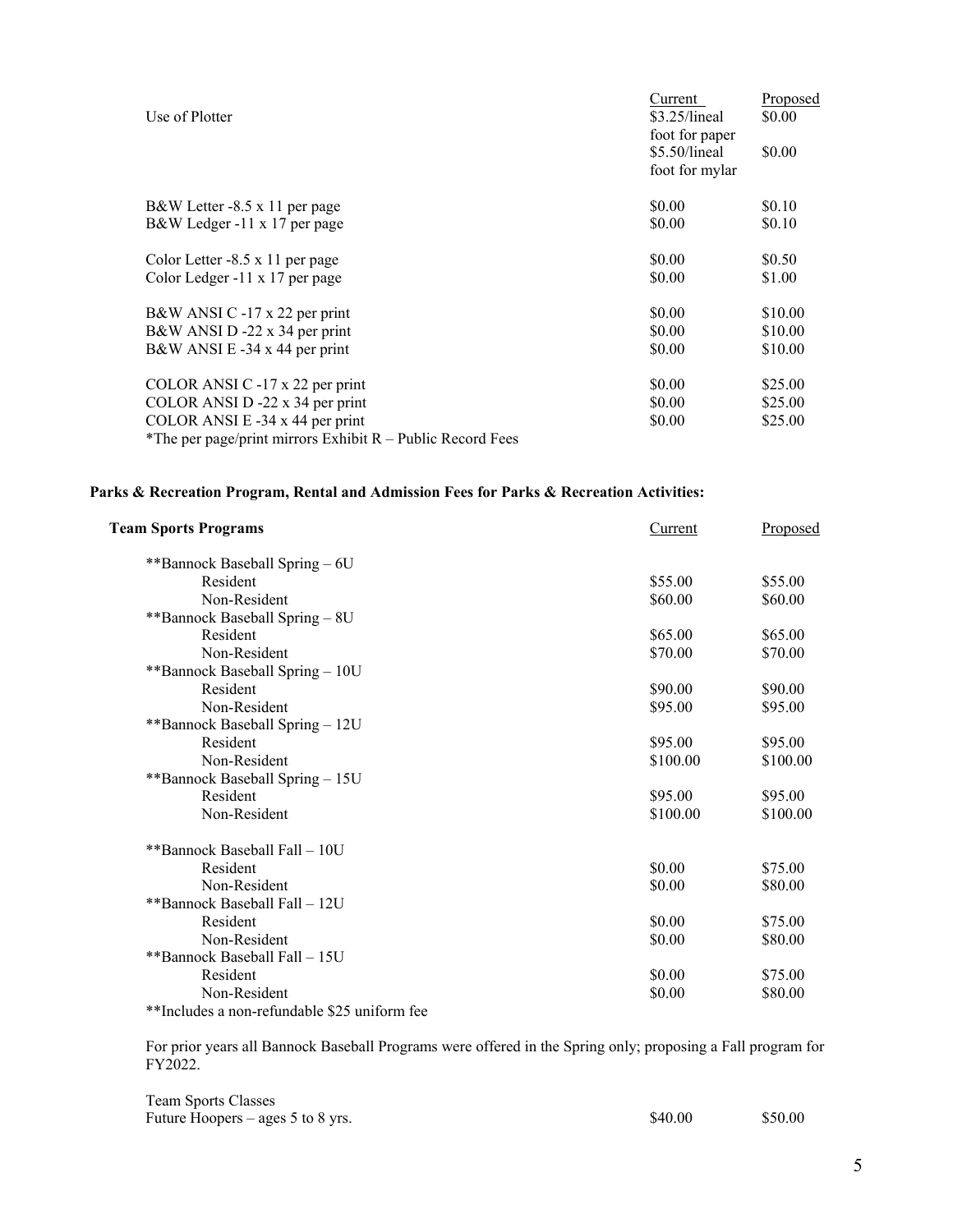| <b>Outdoor Recreation</b>                                                       | Current        | Proposed              |
|---------------------------------------------------------------------------------|----------------|-----------------------|
| LNT Trainer Course / Pre-Registration                                           | \$80.00        | \$0.00                |
| LNT Trainer Course / Late Registration                                          | \$100.00       | \$0.00                |
| Climbing Trips Out of Town                                                      | \$30.00        | \$40.00               |
| Mt. Borah Climb                                                                 | \$50.00        | \$75.00               |
| <b>Mink Creek Nordic Center Program</b>                                         | Current        | Proposed              |
| Day Pass:                                                                       |                |                       |
| Youth $(6 - 18)$                                                                | \$4.00         | \$5.00                |
| Adult $(19 - 59)$                                                               | \$9.00         | \$10.00               |
| Annual Passes (if purchased in October, a \$35.00 discount per person is given) |                |                       |
| Adult Pass (19+)                                                                | \$120.00+card  | $$130.00 + card$      |
| Couple Pass                                                                     | \$220.00+cards | \$240.00+cards        |
| <b>Family Pass</b>                                                              | \$100.00/adult | \$110.00/adult        |
| <b>Equipment Rental</b>                                                         |                |                       |
| Snow Tube                                                                       | \$0.00         | \$5.00/day            |
|                                                                                 | Current        | Proposed              |
| <b>Yurt Rental</b>                                                              | \$50.00/night  | \$50.00/night weekday |
| (excluded trail passes)                                                         | \$50.00/night  | \$75.00/night weekend |
|                                                                                 |                |                       |
| <b>Outdoor Recreation Equipment Rental Fees</b>                                 |                |                       |
| Paddle Raft Packages                                                            | Current        | Proposed              |
| 9.5' Self Bailing                                                               |                |                       |
| 1 Day                                                                           | \$0.00         | \$40.00               |
| 2-3 Days                                                                        | \$0.00         | \$35.00/day           |
| $4+$ Days                                                                       | \$0.00         | \$30.00/day           |
| 10.5' Self Bailing                                                              |                |                       |
| 1 Day                                                                           | \$40.00        | \$0.00                |
| 2-3 Days                                                                        | \$35.00/day    | \$0.00                |
| $4+$ Days                                                                       | \$30.00/day    | \$0.00                |
| 12' Self Bailing                                                                |                |                       |
| 1 Day                                                                           | \$0.00         | \$50.00               |
| 2-3 Days                                                                        | \$0.00         | \$45.00/day           |
| $4+$ Days                                                                       | \$0.00         | \$40.00/day           |
| Raft Only                                                                       | Current        | Proposed              |
| 9.5' Self Bailing                                                               |                |                       |
| 1 Day                                                                           | \$0.00         | \$30.00               |
| 2-3 Days                                                                        | \$0.00         | \$25.00/day           |
| $4+$ Days                                                                       | \$0.00         | \$20.00/day           |
| 10.5' Self Bailing                                                              |                |                       |
| 1 Day                                                                           | \$30.00        | \$0.00                |
| 2-3 Days                                                                        | \$25.00/day    | \$0.00                |
| $4+$ Days                                                                       | \$20.00/day    | \$0.00                |
| 12' Self Bailing                                                                |                |                       |
| 1 Day                                                                           | \$0.00         | \$40.00               |
| 2-3 Days                                                                        | \$0.00         | \$35.00/day           |
|                                                                                 |                |                       |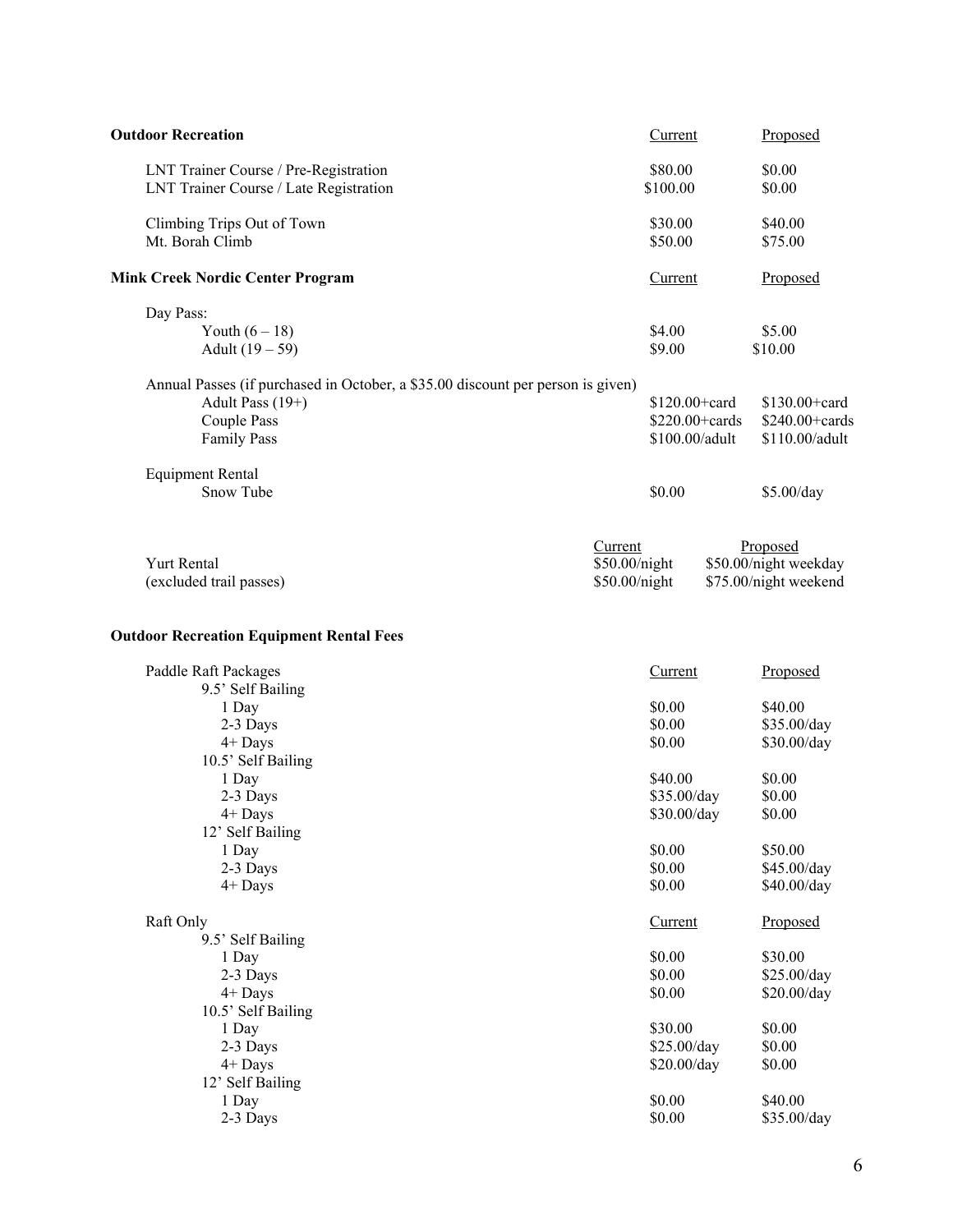| $4+$ Days                                            | \$0.00                 | \$30.00/day            |
|------------------------------------------------------|------------------------|------------------------|
| Frame Raft Package                                   | Current                | Proposed               |
| 10.5' Self Bailing                                   |                        |                        |
| 1 Day                                                | N/A                    | N/A                    |
| 2-3 Days                                             | \$55.00/day            | \$0.00                 |
| 4+ Days                                              | \$50.00/day            | \$0.00                 |
| 15' Standard                                         |                        |                        |
| 1 Day                                                | N/A                    | N/A                    |
| 2-3 Days                                             | \$60.00/day            | \$0.00                 |
| $4+$ Days                                            | \$55.00/day            | \$0.00                 |
| 18' Standard                                         |                        |                        |
| 1 Day                                                | N/A                    | N/A                    |
| 2-3 Days                                             | \$65.00/day            | \$0.00                 |
|                                                      |                        |                        |
| $4+$ Days                                            | \$55.00/day            | \$0.00                 |
| Canoe Package                                        |                        |                        |
| $16'$ or $18'$                                       |                        |                        |
| 1 Day                                                | \$20.00                | \$25.00                |
| 2-3 Days                                             | \$15.00/day            | \$20.00/day            |
| $4+$ Days                                            | \$13.00/day            | \$15.00/day            |
|                                                      |                        |                        |
| Parks & Recreation Facility Use Fees:                |                        |                        |
| Baseball/Softball Park Reservation                   | Current                | Proposed               |
| Ballfield individual game rental (incl. field prep.) | \$45.00/game           | \$50.00/game           |
|                                                      |                        |                        |
| <b>Planning &amp; Development Service Fees:</b>      |                        |                        |
|                                                      | Current                | Proposed               |
| <b>Conditional Use Permit</b>                        | $$510.00+$             | \$510.00+              |
|                                                      | \$1.50/required        | \$2.00/required        |
|                                                      |                        |                        |
|                                                      | notice (2 notices)     | notice (2 notices)     |
| Variance                                             | $$400.00+$             | \$400.00+              |
|                                                      | \$1.50/required        | \$2.00/required        |
|                                                      | notice (2 notices)     | notice (2 notices)     |
|                                                      |                        |                        |
| Administrative Adjustment                            | \$10.00                | \$25.00                |
|                                                      |                        |                        |
| <b>Sign Permits</b>                                  |                        |                        |
| Off Premise                                          | $$75.00+$              | $$75.00+$              |
|                                                      | \$1.50/required        | \$2.00/required        |
|                                                      | notice (2 notices)     | notice (2 notices)     |
| Sign Exception                                       | \$475.00+              | \$475.00+              |
|                                                      | \$1.50/required        | \$2.00/required        |
|                                                      |                        |                        |
|                                                      | notice (2 notices)     | notice (2 notices)     |
| Exception to land use procedure                      | $$742.00+$             | \$0.00                 |
|                                                      | \$1.50/required notice |                        |
|                                                      |                        |                        |
| Wind Energy Conversion Systems                       | $$100.00+$             | $$100.00+$             |
|                                                      | \$1.50/required notice | \$2.00/required notice |
|                                                      |                        |                        |
| Zoning Ordinance Text Amendment                      | \$750.00+              | \$785.00+              |
|                                                      |                        |                        |
|                                                      | \$1.50/required        | \$2.00/required        |
|                                                      | notice (2 notices)     | notice (2 notices)     |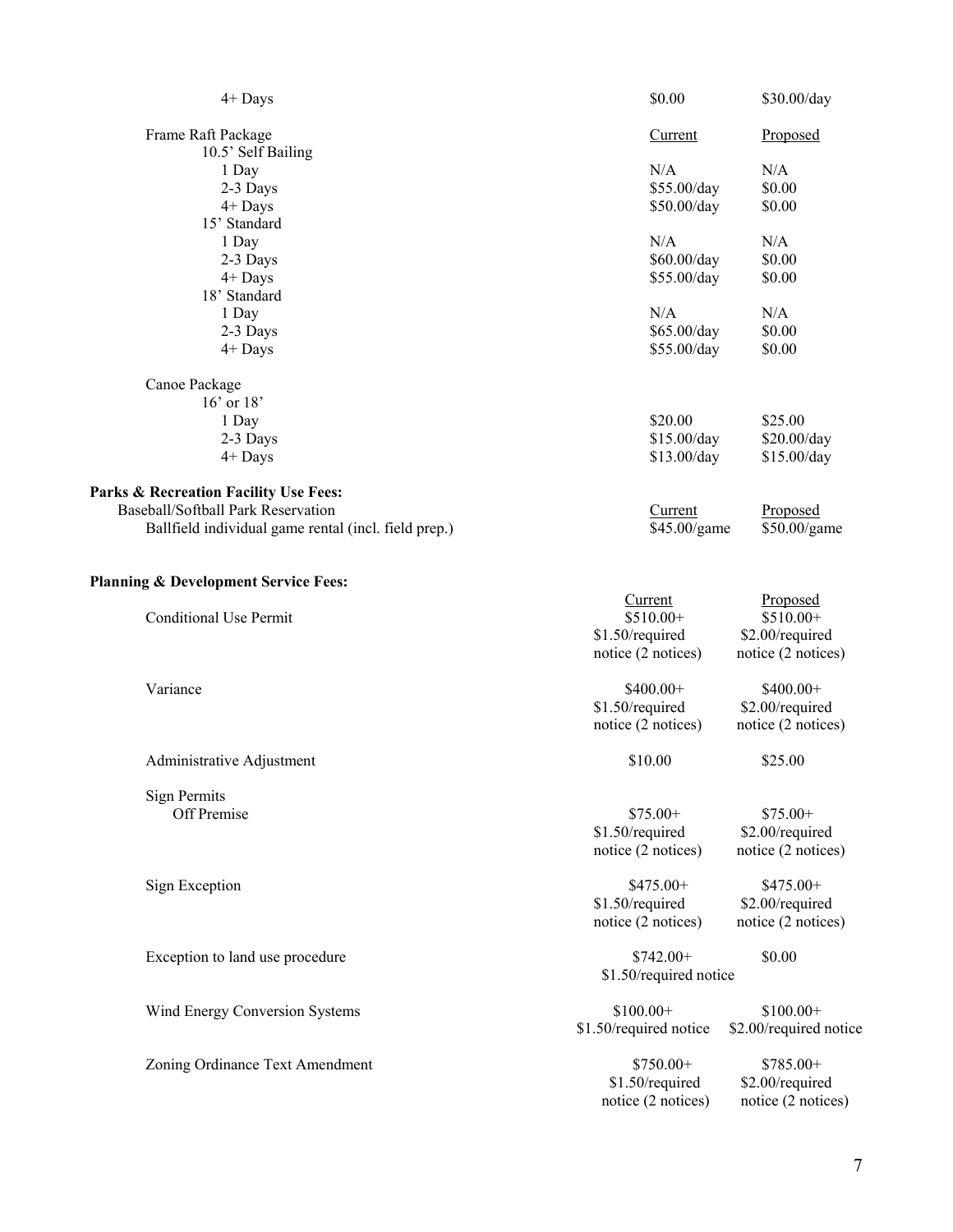| Home Occupation License                                                                                                                             | \$30.00                                                             | \$50.00                                                             |
|-----------------------------------------------------------------------------------------------------------------------------------------------------|---------------------------------------------------------------------|---------------------------------------------------------------------|
| Planned Unit Developments or Amendments                                                                                                             | $$690.00+$<br>\$1.50/required<br>notice (2 notices)                 | $$690.00+$<br>\$2.00/required<br>notice (2 notices)                 |
| Zoning Map Amendment                                                                                                                                | $$785.00+$<br>\$1.50/required<br>notice (2 notices)                 | \$785.00+<br>\$2.00/required<br>notice (2 notices)                  |
| Comprehensive Plan Land Use Map<br>Amendment and Text                                                                                               | \$785.00+<br>\$1.50/required<br>notice (2 notices)                  | \$785.00+<br>\$2.00/required<br>notice (2 notices)                  |
| Vacation of easements                                                                                                                               | $$535.00+$<br>\$7.25/Certified<br>Required Notice                   | \$535.00+<br>\$10.00/Certified<br>Required Notice                   |
| Vacation of subdivision plat                                                                                                                        | \$535.00+<br>\$7.25/Certified<br>Required Notice                    | \$535.00+<br>\$10.00/Certified<br>Required Notice                   |
| Vacation of right-of-way                                                                                                                            | Current<br>\$535.00+<br>\$7.25/Certified<br>Required Notice         | Proposed<br>\$535.00+<br>\$10.00/Certified<br>Required Notice       |
| Annexation / de-annexation                                                                                                                          | $$1,066.00+$<br>\$1.50/required<br>notice (2 notices)               | $$1,066.00+$<br>\$2.00/required<br>notice (2 notices)               |
| <b>Reconsideration Request</b><br>Hearing Examiner/Planning<br>& Zoning Decisions                                                                   | \$200.00+\$100.00<br>if published $+$ \$1.50<br>per required notice | \$200.00+\$100.00<br>if published $+$ \$2.00<br>per required notice |
| <b>Staff Determinations</b><br>(e.g., zoning boundaries)                                                                                            | \$25.00                                                             | \$50.00                                                             |
| Alcohol License Exception                                                                                                                           | $$50.00+$<br>\$1.50/required notice                                 | $$50.00+$<br>\$2.00/required notice                                 |
| Request for Public Hearing (City Council<br>and Planning & Zoning - New Application)                                                                | \$0.00                                                              | \$200.00+\$100.00<br>publication $+$ \$2.00<br>per required notice  |
| <b>Sanitation Department Fees:</b>                                                                                                                  |                                                                     |                                                                     |
| Minimum monthly charge                                                                                                                              | Current<br>\$20.39                                                  | Proposed<br>\$21.00                                                 |
| 64 Gallon Cart Service / Includes Curbside Recycling<br>Once a week collection<br>Monthly billing charge                                            | \$17.09<br>\$1.86                                                   | \$17.60<br>\$1.91                                                   |
| 95/96 Gallon Cart Service / Includes Curbside Recycling<br>Once a week collection<br>Monthly billing charge<br>Additional refuse cart per unit/cart | \$18.53<br>\$1.86<br>\$18.53                                        | \$19.09<br>\$1.91<br>\$19.09                                        |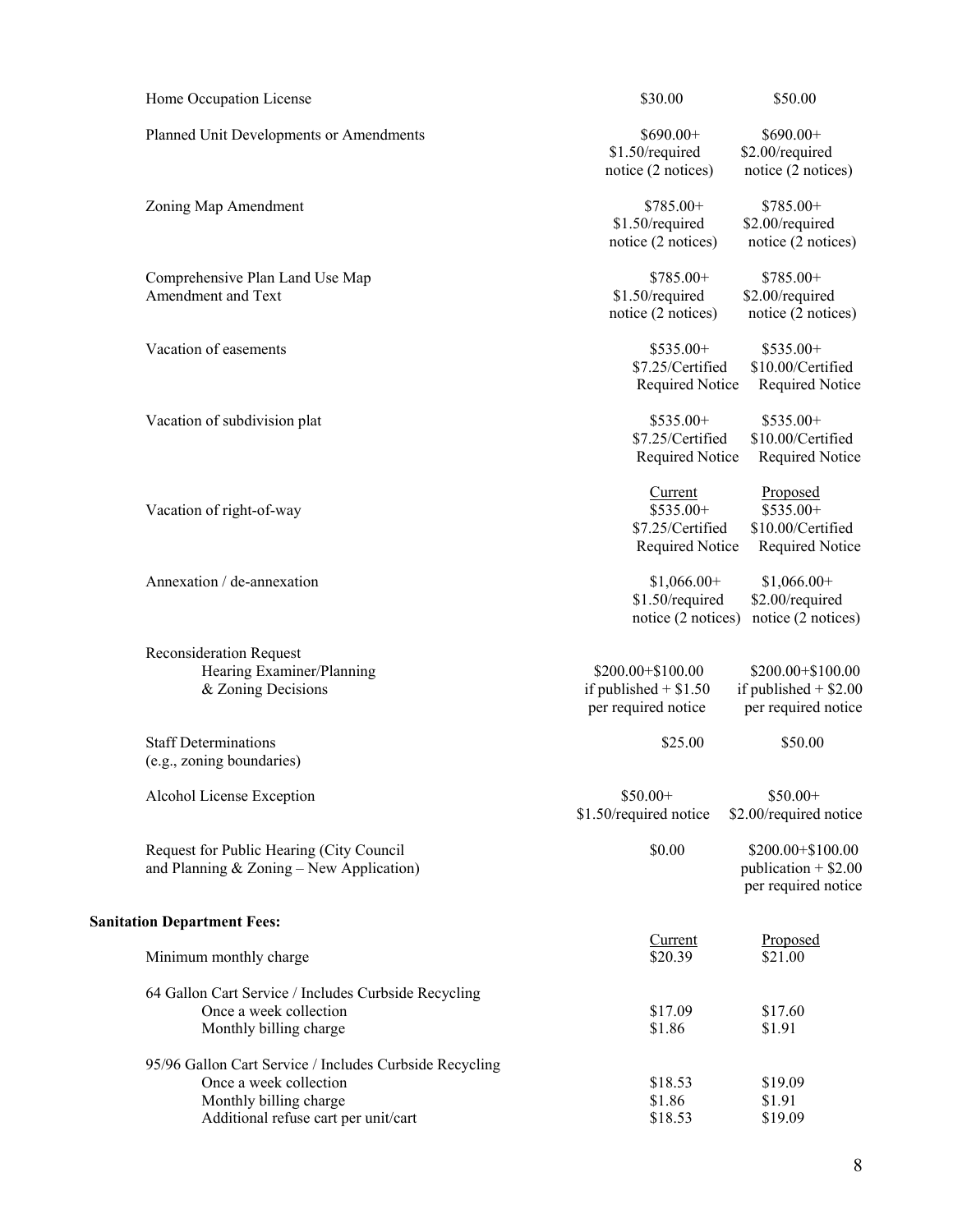| Additional pickup per refuse card<br>Additional recycling cart (s) per cart/pickup |         |             | \$14.64<br>\$5.56   | \$15.08<br>\$5.72 |
|------------------------------------------------------------------------------------|---------|-------------|---------------------|-------------------|
| 95/96 Gallon Cart Service / Curb-Side Recycling Only                               |         |             |                     |                   |
| Bi-weekly collection – includes billing charge                                     |         |             | \$5.56              | \$5.72            |
| Additional pickup per pickup/cart                                                  |         |             | \$5.56              | \$5.72            |
|                                                                                    |         |             |                     |                   |
| 95/96 Gallon Cart Service / Yard Waste Collection                                  |         |             |                     |                   |
| Once a week collection                                                             |         |             | \$5.05              | \$5.20            |
| 3-Yard Container Service                                                           |         |             |                     |                   |
| Each pickup per container                                                          |         |             | \$83.79             | \$86.32           |
| Monthly rental per container                                                       |         |             | \$11.07             | \$11.41           |
| Special pickup per dump                                                            |         |             | \$20.36             | \$20.98           |
| Monthly billing charge                                                             |         |             | \$1.86              | \$1.91            |
|                                                                                    |         |             |                     |                   |
| 6-Yard Container Service                                                           |         |             |                     |                   |
| Each pickup per container                                                          |         |             | \$167.58<br>\$11.07 | \$172.64          |
| Monthly rental per container (a)                                                   |         |             |                     | \$11.41           |
| Special pickup per dump                                                            |         |             | \$40.72<br>\$1.86   | \$41.96<br>\$1.91 |
| Monthly billing charge                                                             |         |             |                     |                   |
| Temporary 3-Yard Container Service                                                 |         |             | Current             | Proposed          |
| Monthly billing charge                                                             |         |             | \$1.86              | \$1.91            |
| Roll-Off Box Service                                                               |         |             |                     |                   |
| Monthly 17/20-yard box rental (a)                                                  |         |             | \$107.01            | \$110.23          |
| Daily 17/20-yard box rental (a)                                                    |         |             | \$3.57              | \$3.67            |
| Monthly 30/32-yard box rental (a)                                                  |         |             | \$119.63            | \$123.22          |
| Daily 30/32-yard box rental (a)                                                    |         |             | \$3.99              | \$4.11            |
| Pickup charge per pull                                                             |         |             | \$201.03            | \$207.07          |
| Monthly billing charge                                                             |         |             | \$1.86              | \$1.91            |
| Privately Owned Compactor Service                                                  |         |             |                     |                   |
| Pickup charge per pull                                                             |         |             | \$201.03            | \$207.07          |
| Monthly billing charge                                                             |         |             | \$1.86              | \$1.91            |
|                                                                                    |         |             |                     |                   |
| (a) Price does not include State sales tax (currently 6%)                          |         |             |                     |                   |
| <b>Utility Billing Fees:</b>                                                       |         |             |                     |                   |
|                                                                                    |         |             | Current             | Proposed          |
| On-Site Collection to Avoid Shutoff                                                |         |             | \$15.00             | \$0.00            |
| <b>Water Department Fees:</b>                                                      |         |             |                     |                   |
| <b>System Capacity Fee</b>                                                         |         |             |                     |                   |
| Connection Size in Inches                                                          |         |             | Current             | Proposed          |
| 1                                                                                  |         |             | \$3,930.00          | \$4,240.00        |
| $1\frac{1}{2}$                                                                     |         |             | \$7,860.00          | \$8,480.00        |
| $\overline{c}$                                                                     |         |             | \$12,580.00         | \$13,570.00       |
| $\overline{3}$                                                                     |         |             | \$27,510.00         | \$29,680.00       |
| Monthly Metered Water                                                              |         |             |                     |                   |
| Service Charge                                                                     |         | Inside City | Outside City        |                   |
| Line Size in Inches                                                                | Current | Proposed    | Current             | Proposed          |
| $\frac{3}{4}$                                                                      | \$11.40 | \$12.14     | \$17.10             | \$18.21           |
| $\mathbf{1}$                                                                       | \$16.08 | \$17.12     | \$24.12             | \$25.68           |
|                                                                                    |         |             |                     |                   |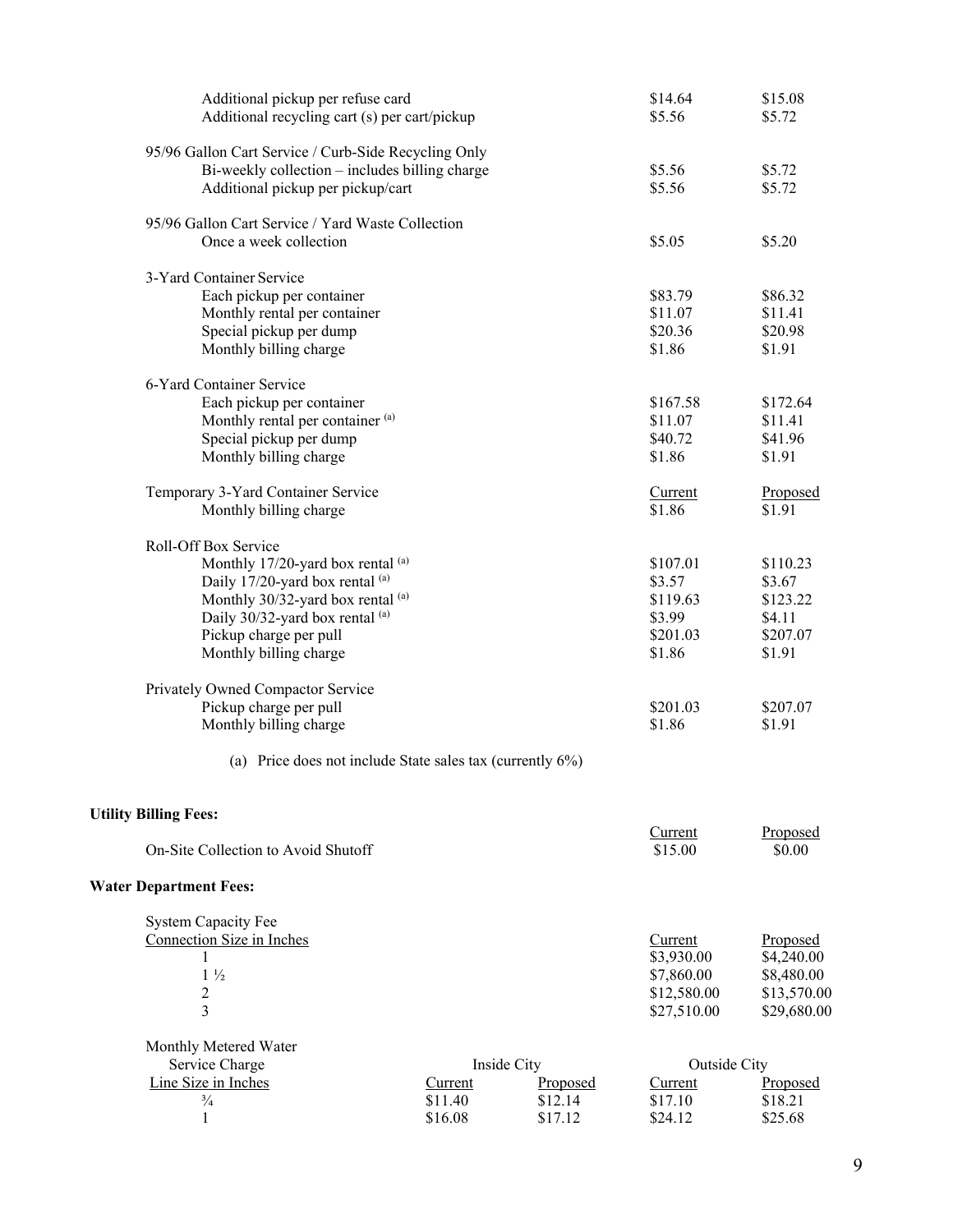| $1\frac{1}{2}$ | \$28.01    | \$29.81    | \$42.02    | \$44.72    |
|----------------|------------|------------|------------|------------|
|                | \$42.09    | \$44.81    | \$63.14    | \$67.22    |
|                | \$87.95    | \$93.63    | \$131.93   | \$140.45   |
| 4              | \$146.61   | \$156.08   | \$219.92   | \$234.12   |
|                | \$299.31   | \$318.63   | \$448.97   | \$477.95   |
|                | \$430.10   | \$457.88   | \$645.15   | \$686.82   |
| 10             | \$690.42   | \$735.00   | \$1,035.63 | \$1,102.50 |
| 12             | \$1,021.65 | \$1,087.63 | \$1,532.48 | \$1,631.45 |
|                |            |            |            |            |

| Volume Charge (per thousand gallons,      |         | Inside City | <b>Outside City</b> |          |
|-------------------------------------------|---------|-------------|---------------------|----------|
| rounded to the nearest 1,000 gallons)     | Current | Proposed    | Current             | Proposed |
| Single Family (first $25,000$ gal./mo)    | \$2.70  | \$2.79      | \$4.05              | \$4.19   |
| Single Family (over $25,000$ gal./mo)*    | \$3.38  | \$3.49      | \$5.07              | \$5.24   |
| Multi-Unit (served by single meter)       | \$2.50  | \$2.54      | \$3.75              | \$3.81   |
| Non-Residential                           | \$2.24  | \$2.33      | \$3.36              | \$3.50   |
| Summerline                                | \$3.38  | \$3.49      | \$5.07              | \$5.24   |
| Hydrant-supplied water                    | \$2.24  | \$2.33      | N/A                 |          |
| (by permit only, at non-residential rate) |         |             |                     |          |

\*The single family rate for over 25,000 gallons per month shall be charged only during the irrigation season of May, June, July, August, September, and October.

| Residential Unmetered Customers                                                             |         | Inside City |         | Outside City |
|---------------------------------------------------------------------------------------------|---------|-------------|---------|--------------|
|                                                                                             | Current | Proposed    | Current | Proposed     |
| Per Unit                                                                                    | \$42.85 | \$45.15     | \$64.28 | \$67.73      |
| (rate applies to multiple units, duplexes, apartments, condominiums and mobile home parks.) |         |             |         |              |

 Monthly private fire protection fee, including private fire lines and automatic sprinkler system Private Fire Protection

| Connection Size in Inches                                     | Current  | Proposed |
|---------------------------------------------------------------|----------|----------|
| b                                                             | \$24.75  | \$24.99  |
|                                                               | \$52.72  | \$53.22  |
| 10                                                            | \$94.79  | \$95.70  |
| 12                                                            | \$153.20 | \$154.67 |
| Fee for water obtained from fire hydrants shall be as follows |          |          |
| Volume Charge (per thousand gallons)                          | \$2.24   | \$2.33   |

### **Water Pollution Control Department Fees:**

| Normal Strength Rates                 |             |                |               |             |
|---------------------------------------|-------------|----------------|---------------|-------------|
|                                       | Inside City |                | Outside City  |             |
| Metered Facilities                    | Current     | Proposed       | Current       | Proposed    |
| Residential, single family            | \$31.91/mo. | $$32.21/mol$ . | $$38.30/m$ o. | \$38.70/mo. |
| Residential multi-family, commercial, | Inside City |                | Outside City  |             |
| and all others                        | Current     | Proposed       | Current       | Proposed    |
| Monthly service charge, per bill      | \$6.47      | \$6.59         | \$7.76        | \$7.91      |
| Volume charge per 1,000 gals.         | \$4.93      | \$5.11         | \$5.92        | \$6.13      |

JR Simplot (uses own collection system) Outside City

**Current Proposed**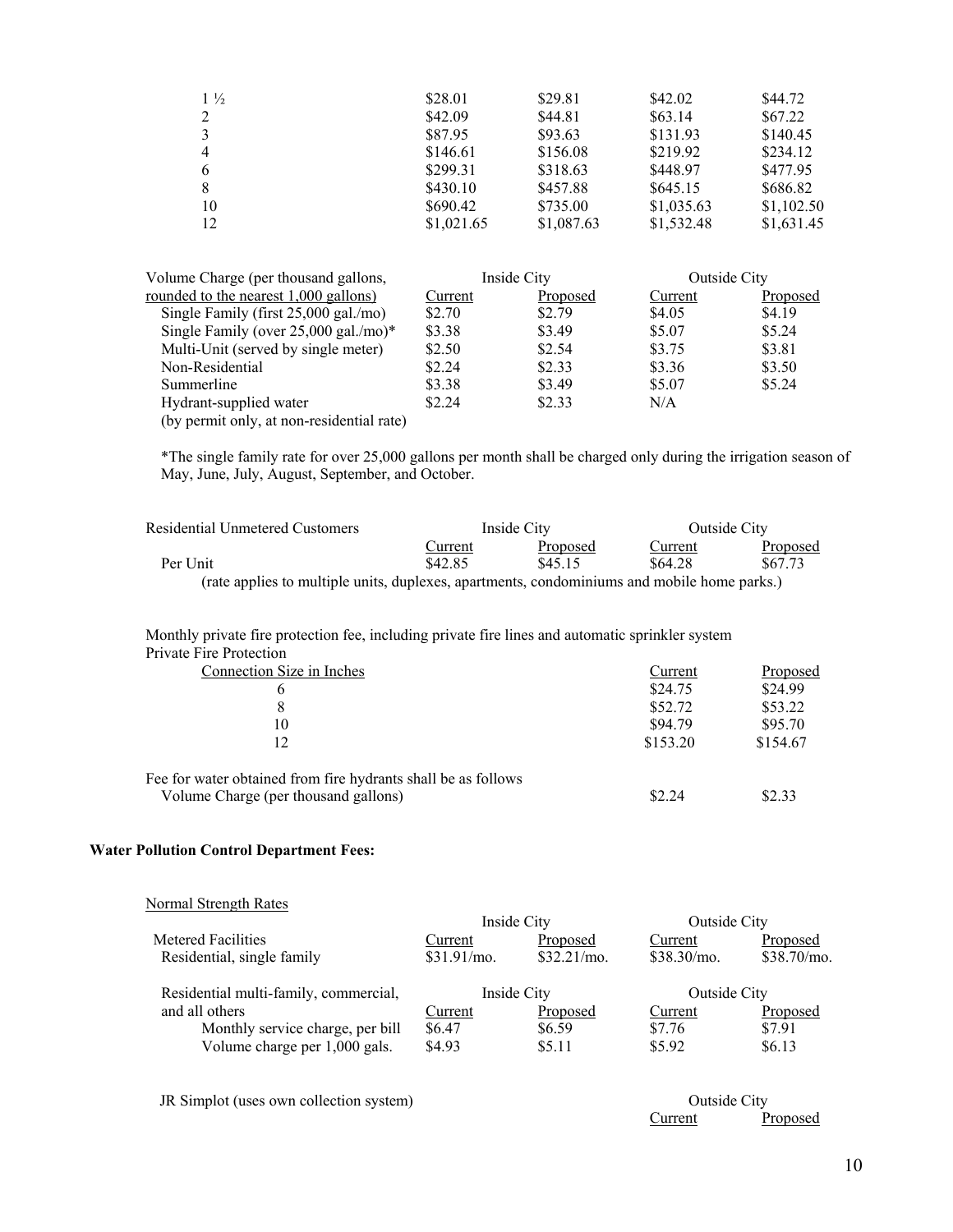| Monthly service charge, per bill | \$7.76 | \$7.91 |
|----------------------------------|--------|--------|
| Volume charge per 1,000 gals.    | \$4.12 | \$4.37 |

### Chubbuck Municipal Sanitary Sewer System

IPDES Permit will be billed a proportionate share of the City's IPDES permit.

| Current | Proposed                       |
|---------|--------------------------------|
| \$6.47  | \$6.59                         |
|         |                                |
| \$4.93  | \$5.11                         |
|         |                                |
| \$3.78  | \$3.87                         |
|         | South of I-86<br>North of I-86 |

Industrial Facilities (abnormal strengths or volumes, multiple meters, meters larger than 2" or BODs and/or total suspended solids greater than 200 ppm)

|                                                 | Current                               | Proposed                            |
|-------------------------------------------------|---------------------------------------|-------------------------------------|
| Monthly service charge, per bill                | \$6.47                                | \$6.59                              |
| Volume charge, per 1,000 gals.                  | \$3.80                                | \$4.17                              |
| Special Volume charge for Great Western Malting | \$2.28                                | \$2.50                              |
| BOD charges, per pound                          | \$0.22                                | \$0.23                              |
| Total kteldahl nitrogen (TKN), per lb.          | \$2.05                                | \$2.21                              |
|                                                 |                                       | (on amounts greater than 35 mg/l)   |
| Total phosphorus (P), per lb.                   | \$14.89                               | \$17.43                             |
|                                                 |                                       | (on amounts greater than 7 mg/l)    |
| Fats, oils, grease, per lb.                     | \$0.08                                | \$0.09                              |
|                                                 |                                       | (on amounts greater than 100 mg/l)  |
| Domestic Septage Disposal                       |                                       |                                     |
| Volume charge, per gallon                       | \$0.0835                              | \$0.0905                            |
|                                                 |                                       |                                     |
| <b>System Capacity Fees</b>                     |                                       |                                     |
|                                                 |                                       |                                     |
| Residential/Commercial Users                    | Current                               | Proposed                            |
|                                                 |                                       |                                     |
| <b>Treatment Plant</b>                          |                                       |                                     |
| 3/4" water connection                           | \$2,130.00                            | \$2,250.00                          |
| 1" water connection                             | \$2,130.00                            | \$2,250.00                          |
| $1\frac{1}{2}$ " water connection               | \$4,260.00                            | \$4,500.00                          |
| 2" water connection                             | \$6,820.00                            | \$7,200.00                          |
|                                                 | Current                               | Proposed                            |
| 3" water connection                             | \$14,910.00                           | \$15,750.00                         |
| <b>Collection System</b>                        |                                       |                                     |
| 3/4" water connection                           | \$1,700.00                            | \$1,780.00                          |
| 1" water connection                             | \$1,700.00                            | \$1,780.00                          |
| $1\frac{1}{2}$ " water connection               | \$3,400.00                            | \$3,560.00                          |
| 2" water connection                             | \$5,440.00                            | \$5,700.00                          |
| 3" water connection                             | \$11,900.00                           | \$12,460.00                         |
|                                                 |                                       |                                     |
| Large Industrial User Capacity Fee              |                                       |                                     |
| Volume                                          | \$1.41/gpd                            | \$1.49/gpd                          |
| <b>BOD</b>                                      | \$764.44/lb/day                       | \$807.51/lb/day                     |
| <b>TSS</b>                                      |                                       | \$1,094.16/lb/day \$1,155.80/lb/day |
| <b>TKN</b>                                      |                                       | \$5,835.47/lb/day \$6,164.23/lb/day |
| Phosphorus                                      | \$72,918.33/lb/day \$77,026.40/lb/day |                                     |
| Collection System                               | \$9.69/gpd                            | \$10.15/gpd                         |
| Zoo Idaho Program, Rental, and Admission Fees:  |                                       |                                     |
|                                                 |                                       |                                     |